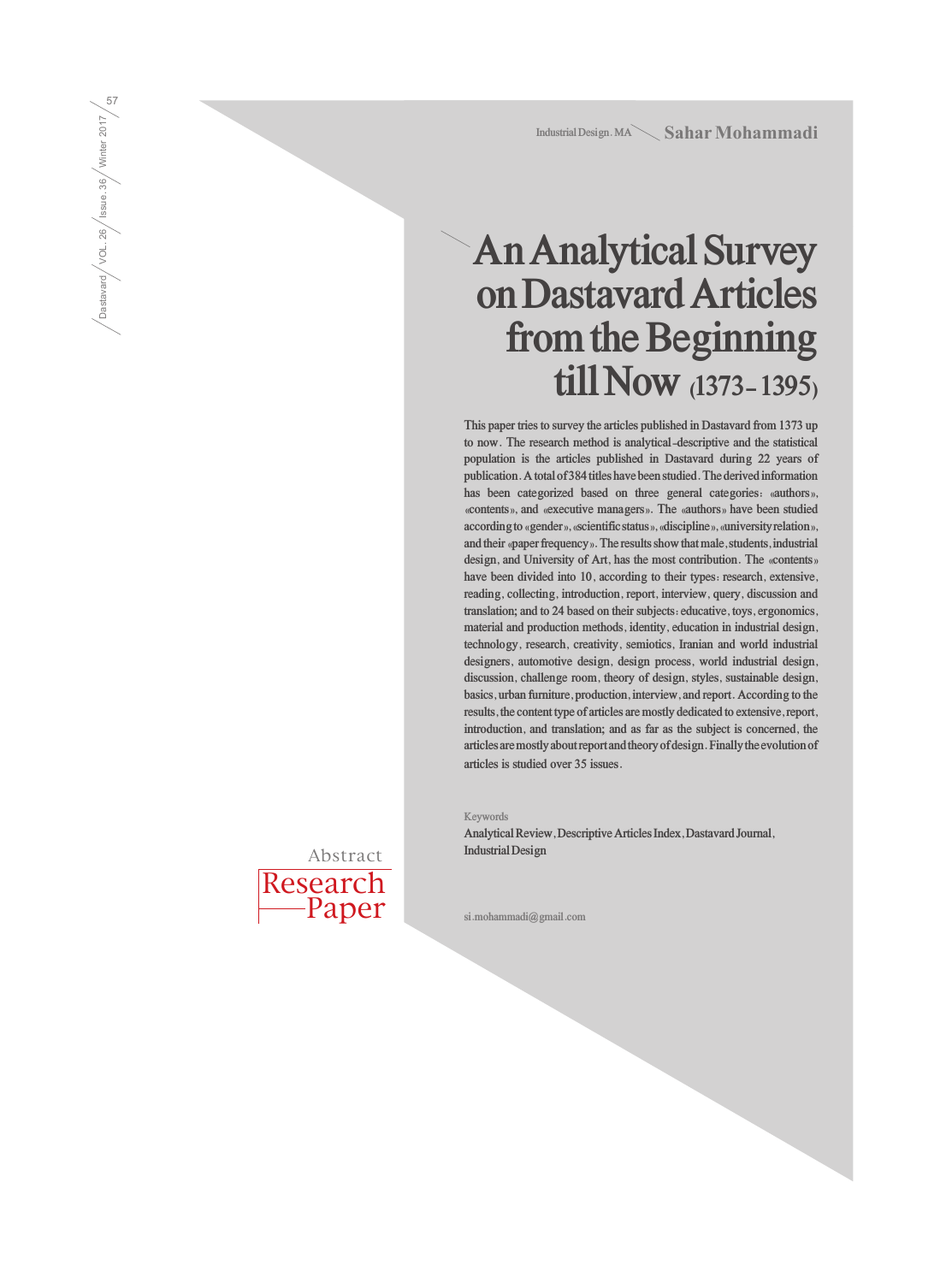Industrial Design. MA $\searrow$  **Mohammad Rahim Aghareb -Parast** Senior Lecturer, Faculty of Applied Arts, University of Art **Nohammad Razzaghi** 

## **A Review on the Design of Desks and Chairs for Primary School Students**

**This paper reviews some articles on the design aspects of student desks and chairs in primary schools. There are so many articles on ergonomic and anthropometric aspects of student desks. We classified the papers in two main categories: the first includes papers debating existing problems of student desks; the second suggesting frameworks for designing proper products and appropriate methods of seating during studying at schools. Through the analysis and summing up the results of the two, this study tries to give some suggestions for designing school desks and chairs.**

**Keywords**

**Anthropometry, Ergonomy, Student Desk and chair, Design**



**rahim.aghareb@gmail.com**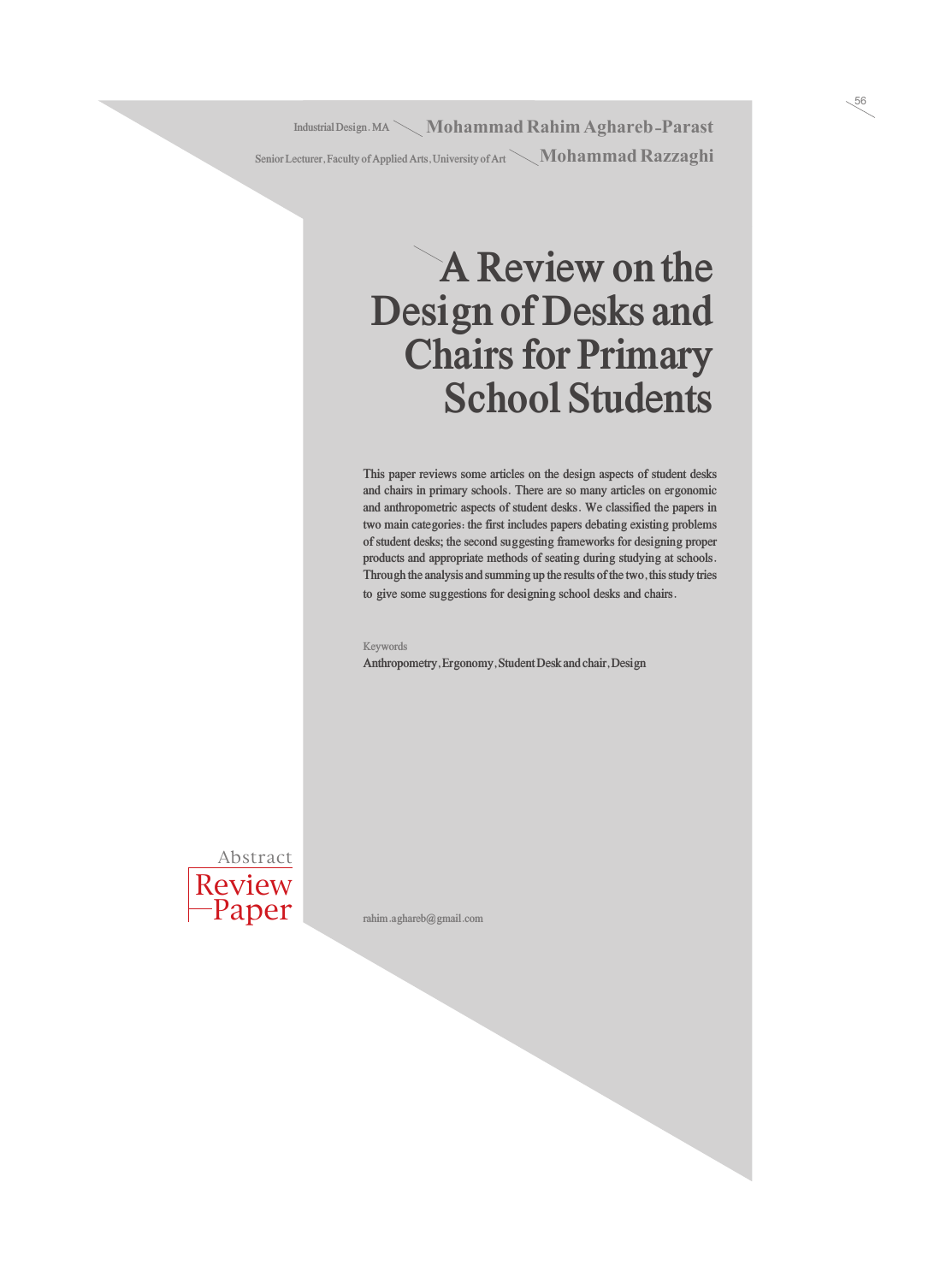Philosophy of Art. PhD Student Mostafa Tohidifar

# **Identifying the Iranian Design Criteria in Regard to the Global Need**

**This paper tries to find the original Iranian Design Principles, through studying Dumezil, Folts, Rajaie, Kabiri, and others who conducted researches on Iranian National Identification. The main criterion of Iranian Identity is «Unitarianism» which can be traced in Iranian Design, and in different ages other criteria gathered around it. Moreover «Openness» in Iranian Culture, make it much easier for them, to adopt design elements dynamically from their neighbor cultures. As a result, this openness will solve the problems of Iranian society significantly. This characteristic of Iranian culture, represents Iranian hospitality in Globalization Dialogue.**

**Keywords**

**Iranian Design, Globalization, Unitarianism, Hospitality, National Identity**



Dastavard / VOL. 26 / Issue. 36 / Winter 2017  $\sqrt{\frac{5555660 \text{ rad}}{1004 \text{ rad}}}/\frac{\text{VOL. 26}}{\text{S}}/\frac{\text{Ninter 2017}}{\text{Winter 2017}}$ 

**Mostafa.tohidifar@gmail.com**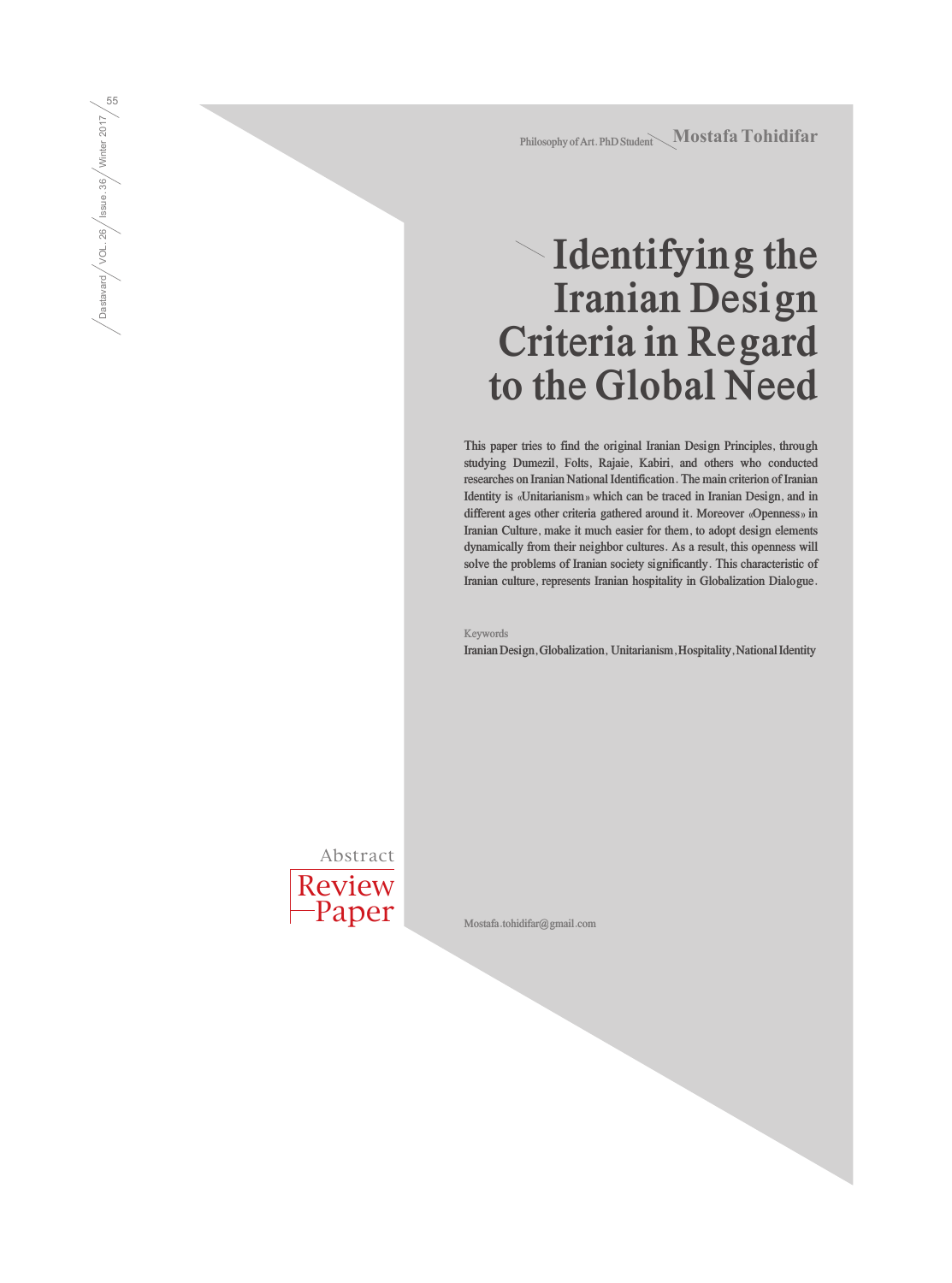**Industrial Design. MA** Mahbube Mazarei Senior Lecturer, Faculty of Applied Arts, University of Art **Mohammad Razzaghi** 

#### **Mascot and Anthropomorphism in Branding**

**Today, customers are constantly bombarded with masses of goods and services. So, the process by which customers decide which product, amongst others, to purchase is vital to all trades and businesses. If customers can locate their values and expectations, successfully encoded within the products or services, they are likely to purchase the commodity matched with their own desires. Anthropomorphism effects product/service design by easing customers' decision-making process through which their understanding is going to be directed towards more product attachment. Mascot is a manifestation of anthropomorphism, which can be embodied in the form of either humans, animals or objects and thanks to the anthropomorphic manifestation, mascot will somehow guarantee its presence in customers' mind for a longer period of time. In this review paper, the importance of anthropomorphism is discussed within the context of competition and branding in general and then, the role of mascot in anthropomorphic branding is also noticed. To that end, a full battery of articles, related to branding, mascot & anthropomorphism were reviewed, so that a nexus can be established between the three important yet seemingly separate concepts, proving that anthropomorphic mascots can be beneficial for trades and also for educational institutions like universities and colleges.**

**Keywords**

**Anthropomorphism, Mascot, Branding, Brand Personality**



**Spacestation777@gmail.com**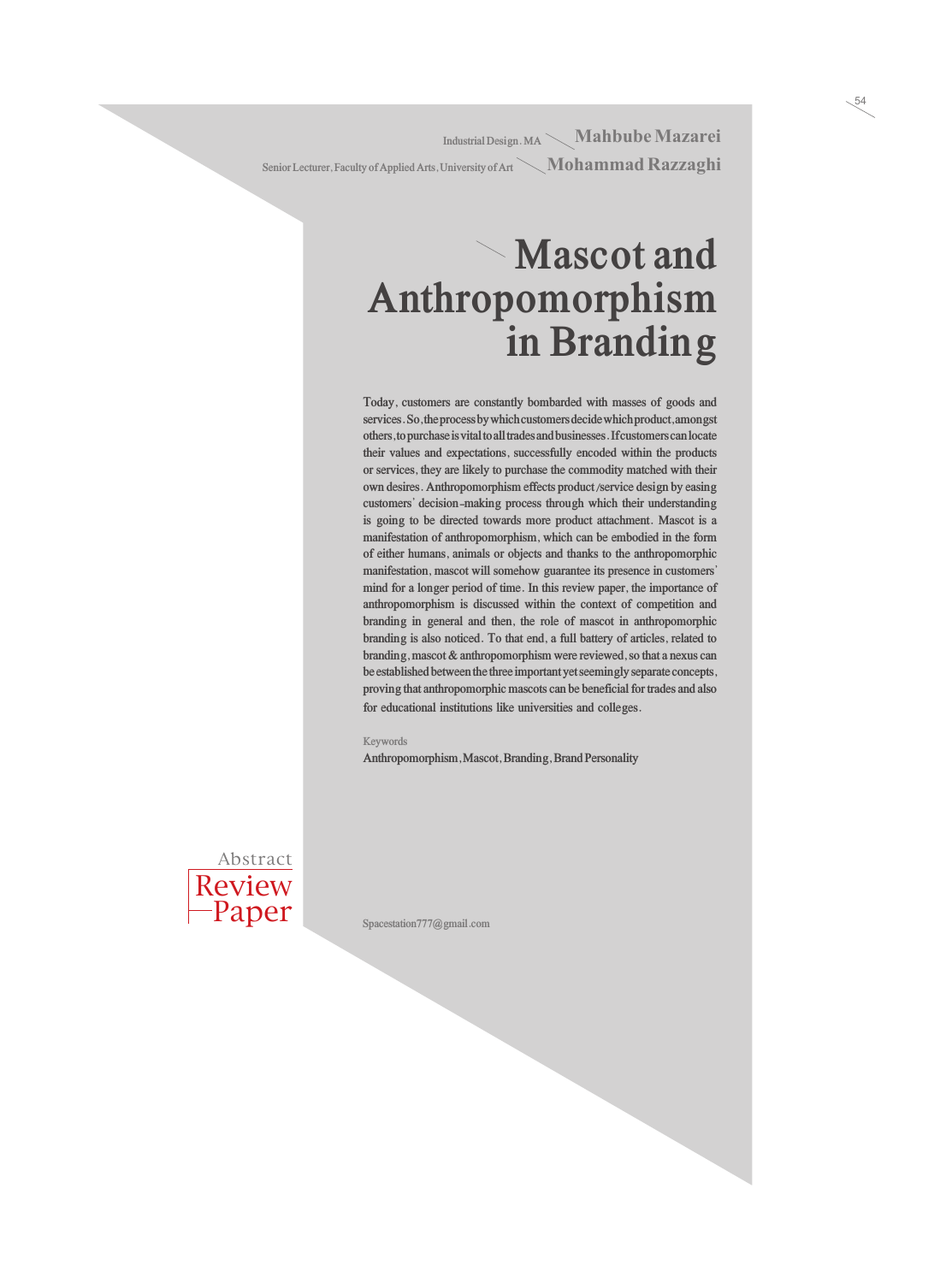Honorary Professor, Milan polytechnic **Ezio Manzini** 

### **Design Culture and Dialogic Design**

 **The question of culture is virtually absent from the debate on contemporary design and especially from what in this paper I refer to as emerging design: a problem-based, solution-oriented design, the defining characteristic of which is not the products, services, and communicative artifacts it produces, but the tools and methods it uses. The discussion on it dutifully covers environmental, economic, and social issues, together with those of participation and the environmental, economic, and social effects of its results. Certainly all these aspects are very important, but the absence of a debate on emerging design's cultural dimension is a serious limitation that prevents it from becoming the agent of (cultural and therefore also social and environmental) change that it could and indeed should be. Meanwhile, although rarely dis¬cussed, emerging design also has its own culture- a culture that is rather limited and limiting precisely because of this lack of debate. In this paper I call this culture solution-ism and participation-ism.** 

**To go beyond this somewhat reductive culture, we need to return to the discussion on issues that are or should be typical of design: from the criteria by which to orient and assess the quality of local solutions, to the broadest visions of the world toward which we work. This discussion must be undertaken through a dialogic approach, in which the various interlocutors, design experts included, interact as they bring their own ideas and define and accept their own responsibilities.**

Translation Abstract

Dastavard / VOL. 26 / Issue. 36 / Winter 2017  $\frac{1}{\sqrt{\frac{3334848}{100}}}\sqrt{\frac{100}{26}}$  / Ssue .36  $\frac{1}{\sqrt{\frac{1000}{20}}}}$   $\frac{2017}{25}$ 

**ezio.manzini@polimi.it**